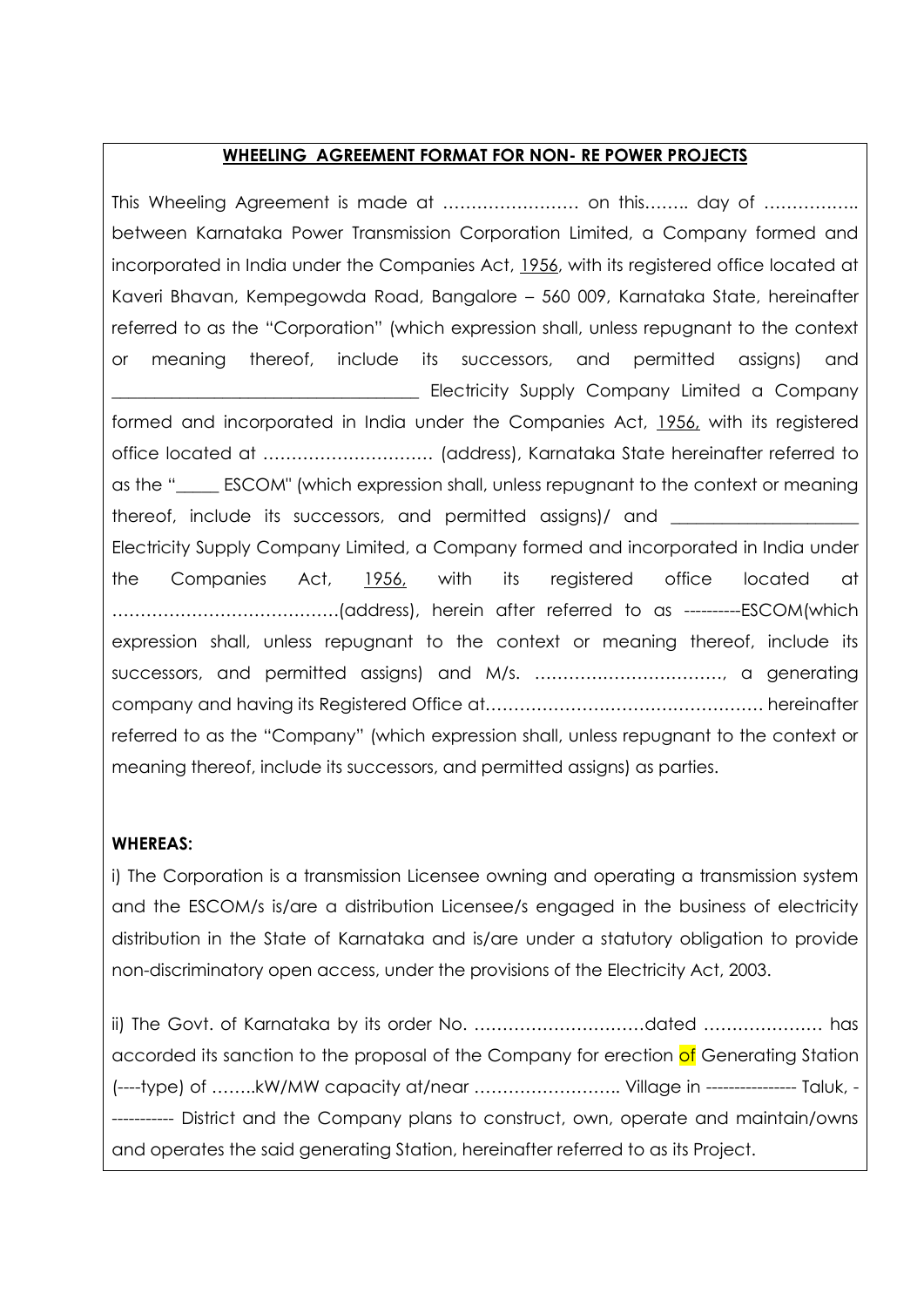iii) The Company desires to wheel upto ----kW/MW of the power generated from the project for the use of its consumer/s(whether captive or otherwise) utilizing the transmission and/or distribution network of the Corporation and ESCOM/s respectively and for the said purpose intends to enter into an agreement with the Corporation and the ESCOM/s.

iv)The Corporation and the ESCOM/s have as per their letters dated and dated…………. respectively, given their consent for wheeling of electricity generated by the Company in the project, subject to the Terms and Conditions as set out in this agreement.

**NOW THEREFORE IN VIEW OF THE FOREGOING PREMISES AND IN CONSIDERATION OF THE MUTUAL COVENANTS AND CONDITIONS HEREINAFTER SET FORTH, THE CORPORATION, ESCOM/S, AND THE COMPANY, HEREBY AGREE AS FOLLOWS:**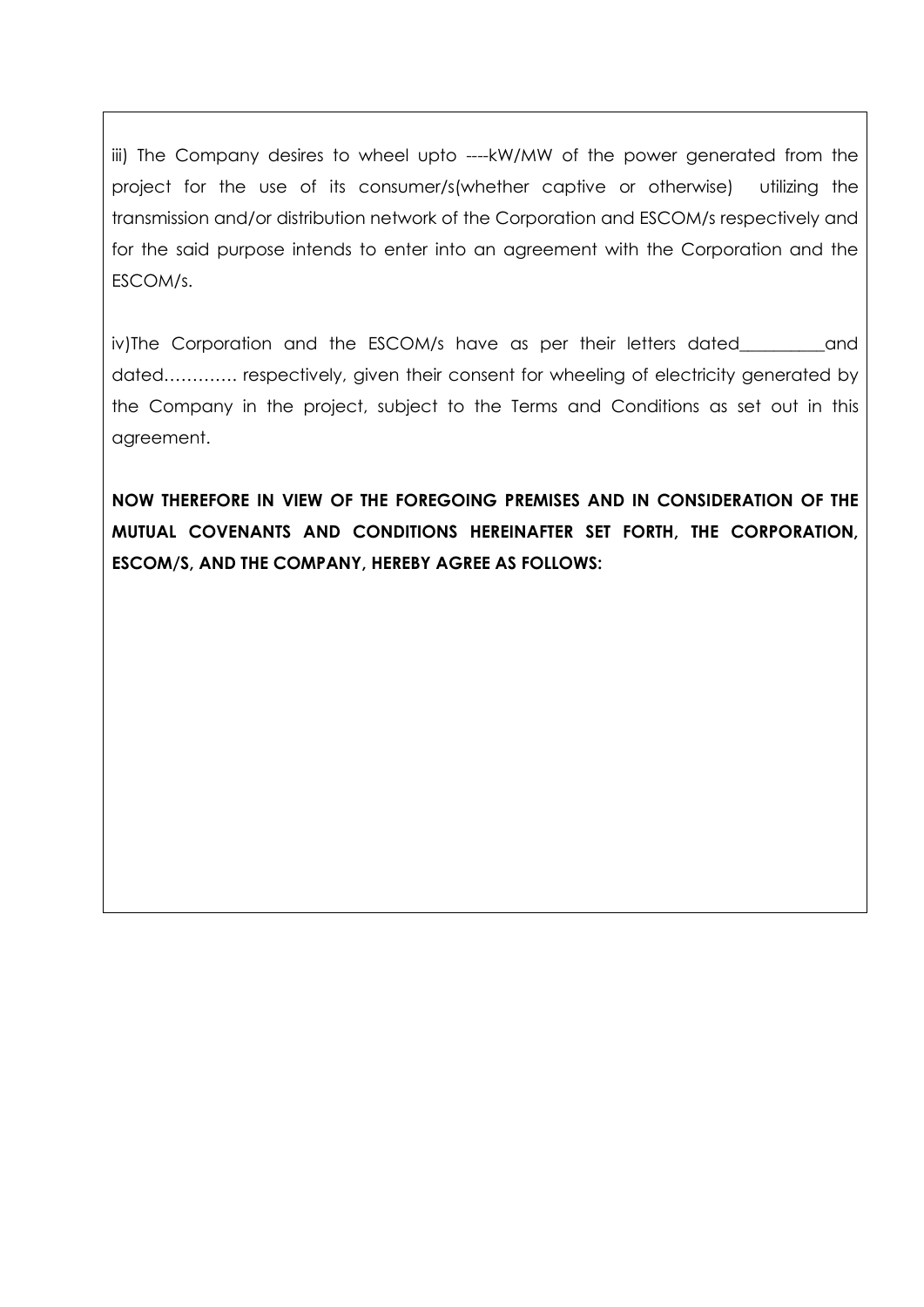# **ARTICLE 1**

# **1.1 DEFINITIONS .-**

For the purposes of this Agreement, unless the context otherwise requires, the following words and expressions shall have the respective meanings set forth below: a) "**Act**" means the Electricity Act, 2003 as amended from time to time;

b) **"Agreement"** shall mean and include the Wheeling Agreement executed herein, including the schedules hereto, amendments, modifications and supplements made in writing by the parties from time–to- time;

c) **"Applicable Tariff/Charge"** means the tariff/charges for wheeling as determined by the Commission from time-to-time;

d) **"Billing Period"** means the period from 00:00 hours of the first day of a calendar month to 24:00 hours of the last day of such month. The first Billing Period shall commence from 00:00 hours of the Commercial Operation date/date of commencement of wheeling in a calendar month and end with 24:00 hours of last day of such month (Billing shall be done on 15minutes slot-wise);

**e) "Commercial Operation Date"** means the date declared jointly by the Company and the Corporation/ ESCOM/s on which the project or any of its units is/are declared as available for commercial operation, after trial operation;

Note: - The Commissioning Certificate shall be issued by the appropriate authority as per the KERC order dated 01.02.2016 or any subsequent order;

f) **"Commission"** means the Karnataka Electricity Regulatory Commission;

g) **"Drawal Point"** means the point as specified by the Company to which the wheeled power is to be supplied, indicating the place of consumer & RR. No. if any;

h) **"Force Majeure Events"** means the events and circumstances as described in Article 9;

i) **"Injection Point"** means the point or points at which Electricity is injected by the Company into the Corporation/ESCOM network;

j) **"Injected Energy"** means the kilowatt hours of electricity actually exported and measured by the energy meters at the Injection Point in a Billing Period;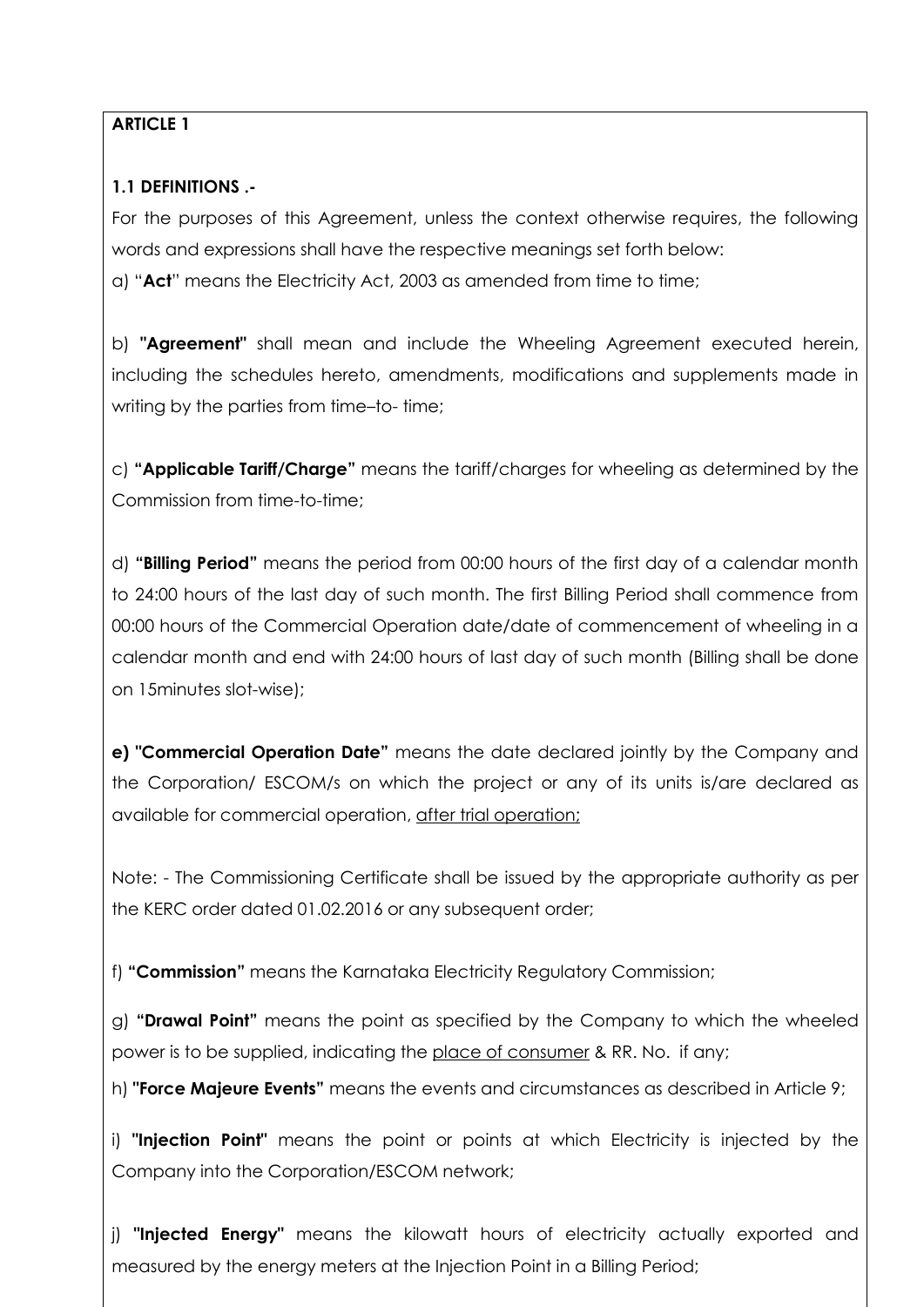#### 12.5 **Severability:**

Any provision of this Agreement, which is prohibited or unenforceable under any law, shall be ineffective to the extent of such prohibition or unenforceability without invalidating the remaining provisions hereof and without affecting the validity, enforceability or legality of such other provisions.

#### 12.6 **Amendments:**

This Agreement shall not be amended, changed, altered, or modified except by a written instrument duly executed by the authorized representatives of both the Parties and approved by the Commission. However, the Commission shall be entitled to modify/alter the conditions of this contract [agreement] at the instance of either of the parties, or *suomotu*, after giving an opportunity of hearing to all the parties.

#### 12.7 **Assignment:**

Neither Party shall assign this Agreement or any portion hereof without the prior written consent of the other Party and approval of the Commission.

Provided further that any assignee shall expressly assume the assignor's obligations thereafter arising under this Agreement pursuant to documentation satisfactory to such other Party.

# 12.8 **Entire Agreement, Appendices:**

This Agreement constitutes the entire agreement between Corporation, ESCOM/s and the Company, concerning the subject matter hereof. All previous documents, undertakings, and agreements, whether oral, written, or otherwise, between the Parties concerning the subject matter hereof are hereby cancelled and shall be of no further force or effect and shall not affect or modify any of the terms or obligations set forth in this Agreement, except as the same may be made part of this Agreement in accordance with its terms, including the terms of any of the appendices, attachments or exhibits. The appendices, attachments and exhibits are hereby made an integral part of this Agreement and shall be fully binding upon the Parties.

In the event of any inconsistency between the text of the Articles of this Agreement and the appendices, attachments or exhibits hereto or in the event of any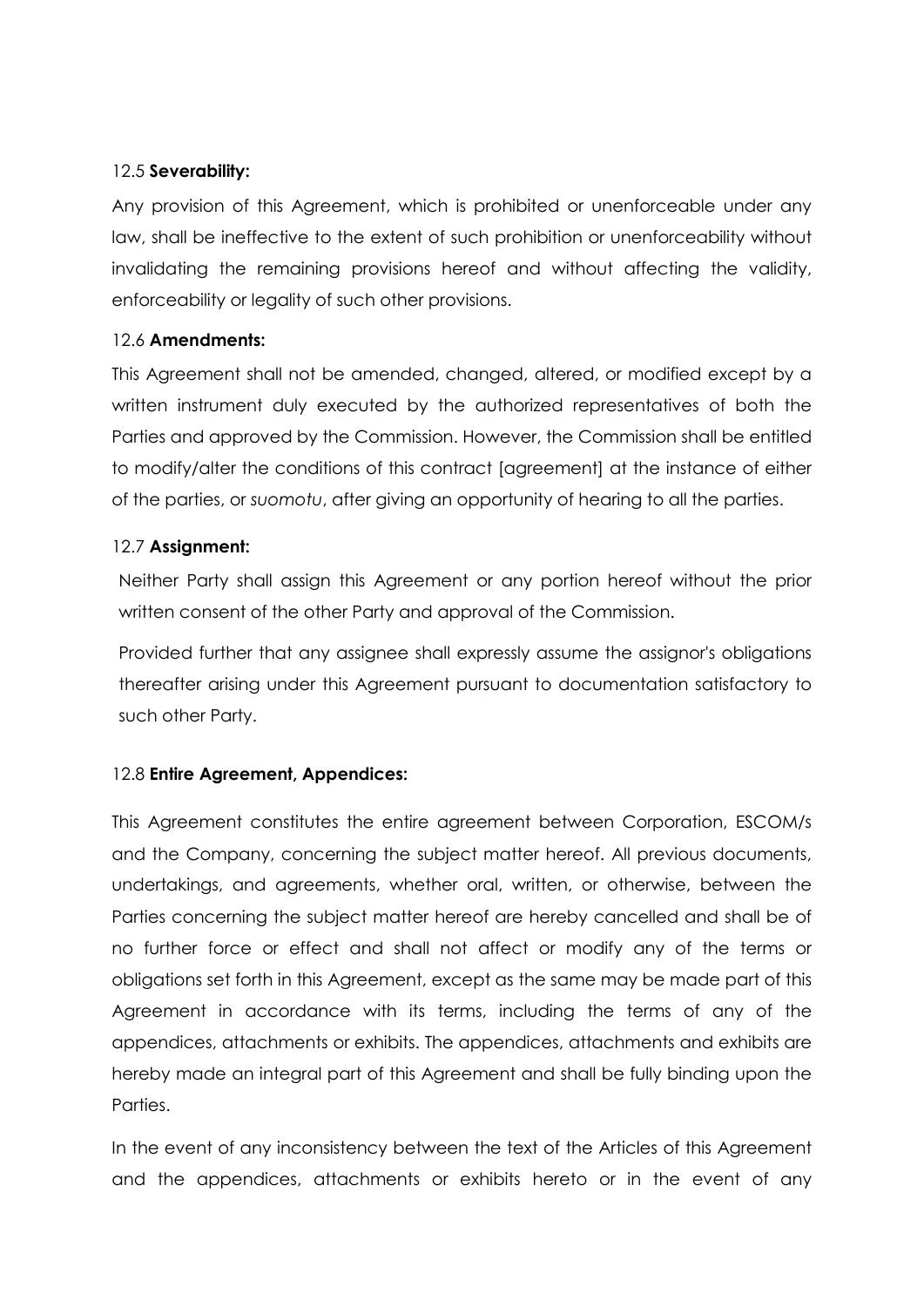inconsistency between the provisions and particulars of one appendix, attachment or exhibit and those of any other appendix, attachment or exhibit, Corporation/ ESCOM/s and the Company shall mutually consult to resolve the inconsistency and intimate the same to the Commission.

#### 12.9 **Further Acts and Assurances:**

Each of the Parties after convincing itself agrees to execute and deliver all such further agreements, documents and instruments, and to do and perform all such further acts and things, as shall be necessary or convenient to carry out the provisions of this Agreement and to consummate the transactions contemplated hereby.

**IN WITNESS WHEREOF,** the Parties hereto have caused this Agreement to be executed by their authorized representatives and copies delivered to each Party, as of the day and year first above stated.

#### **FOR AND ON BEHALF OF CORPORATION**

Name:

Designation of authorized representative: **KPTCL** 

# **WITNESSES**

1.

2.

# **FOR AND ON BEHALF OF ESCOM/s**

Name: Designation of authorized representative: ESCOM/s

# **WITNESSES**

1.

2.

# **FOR AND ON BEHALF OF THE COMPANY**

Name:

Designation of authorized representative:

Company: